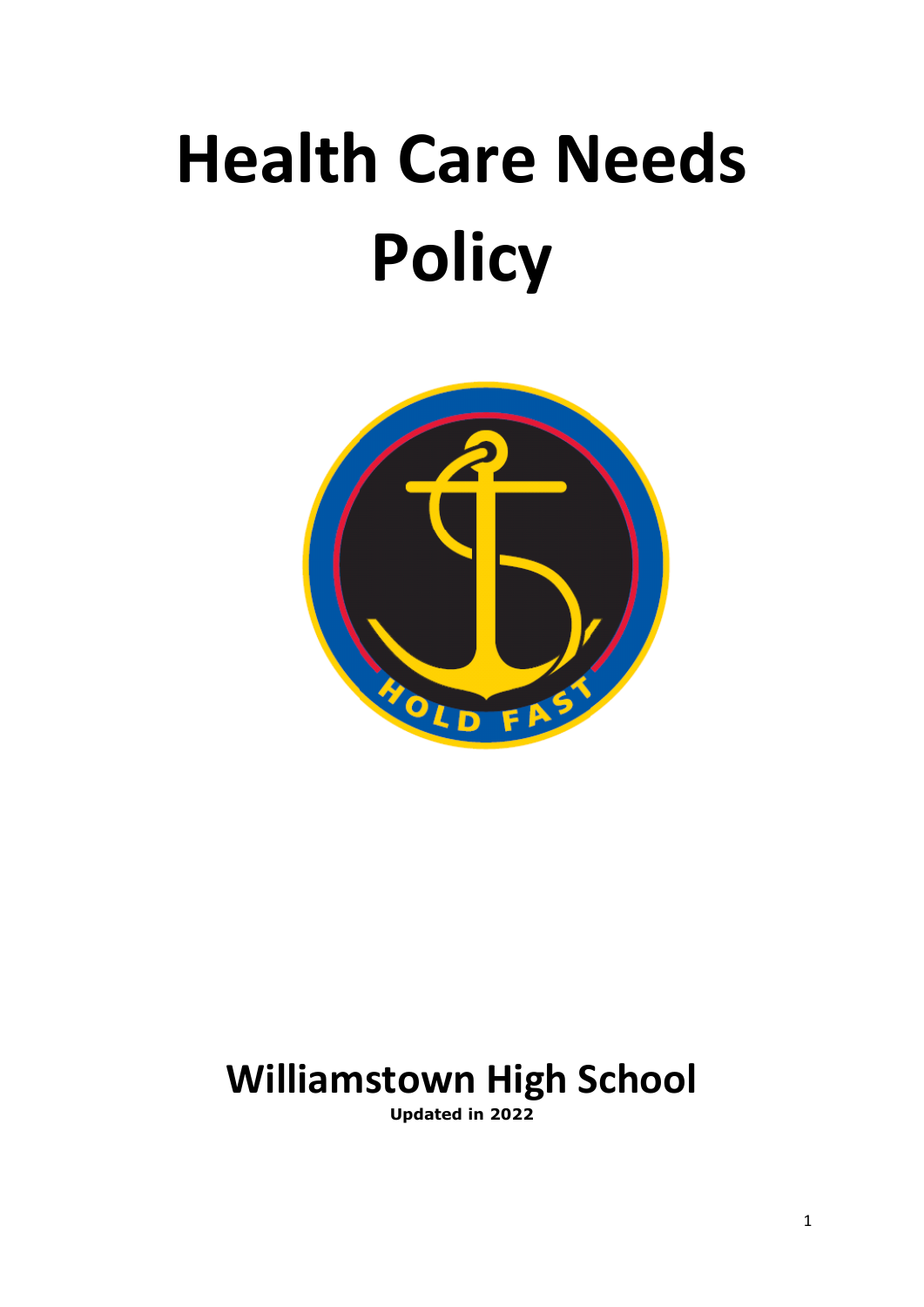## HEALTH CARE NEEDS POLICY



#### **Help for non-English speakers**

If you need help to understand the information in this policy please contact Ebony Ross at the Pasco Campus.

#### **PURPOSE**

To ensure that Williamstown High School provides appropriate support to students with health care needs.

#### **OBJECTIVE**

To explain to Williamstown High School parents, carers, staff and students the processes and procedures in place to support students with health care needs at school.

#### **SCOPE**

This policy applies to:

- all staff, including casual relief staff and volunteers
- all students who have been diagnosed with a health care need that may require support, monitoring or medication at school.

#### **POLICY**

This policy should be read with Williamstown High School's *First Aid, Administration of Medication, Anaphylaxis* and *Asthma* policies

#### Student health support planning

In order to provide appropriate support to students at Williamstown High School who may need medical care or assistance, a Student Health Support Plan will be prepared by Campus Assistant Principals, Student Management Leaders and Enrolment Officers as required in consultation with the student, their parents, carers and treating medical practitioners.

Student Health Support plans help our school to assist students with:

- routine health care support needs, such as supervision or provision of medication
- personal care support needs, such as assistance with personal hygiene, continence care, eating and drinking, transfers and positioning, and use of health-related equipment
- emergency care needs, such as predictable emergency first aid associated with asthma, seizure or diabetes management.

[Note: Template health planning forms are available here: [https://www2.education.vic.gov.au/pal/health-care-needs/resources\]](https://www2.education.vic.gov.au/pal/health-care-needs/resources)

Students with complex medical care needs, for example, tracheostomy care, seizure management or tube feeding, must have a Student Health Support Plan which provides for appropriate staff to undertake specific training to meet the student's particular needs.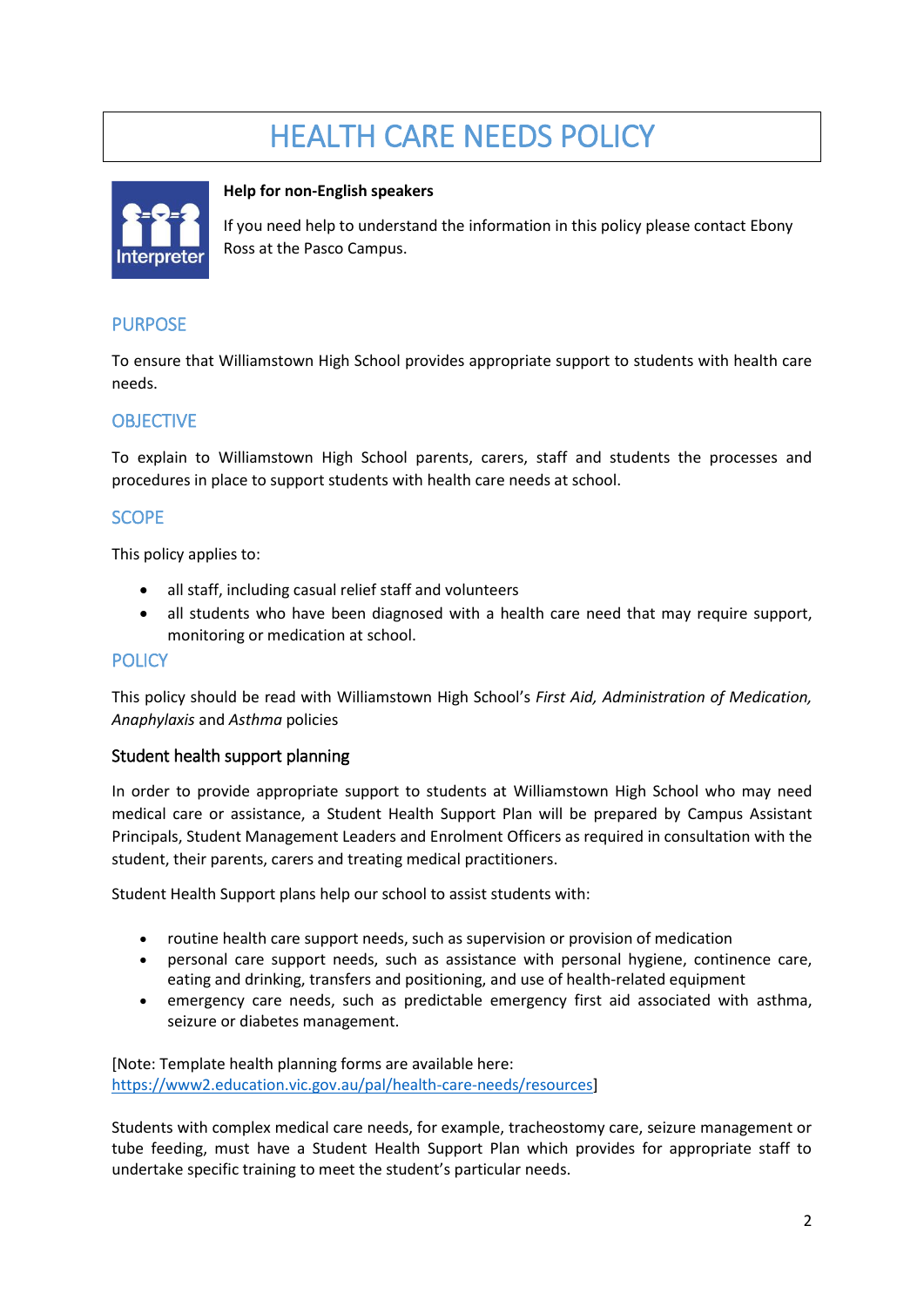At enrolment or when a health care need is identified, parents/carers should provide accurate information about the student's condition or health care needs, ideally documented by the student's treating medical/health care practitioner on a Medical Advice Form (or relevant equivalent) Note: Template health planning forms are available here: [https://www2.education.vic.gov.au/pal/health](https://www2.education.vic.gov.au/pal/health-care-needs/resources)[care-needs/resources\]](https://www2.education.vic.gov.au/pal/health-care-needs/resources)

Williamstown High School may invite parents and carers to attend a Student Support Group meeting to discuss the contents of a student's Health Support Plan and assistance that the student may need at school or during school activities.

Where necessary, Williamstown High School may also request consent from parents and carers to consult with a student's medical practitioners, to assist in preparing the plan and ensure that appropriate staff understand the student's needs. Consultation with the student's medical practitioner will not occur without parent/carer consent unless required or authorised by law.

Student Health Support Plans will be reviewed:

- when updated information is received from the student's medical practitioner
- when the school, student or parents and carers have concerns with the support being provided to the student
- if there are changes to the support being provided to the student, or
- on an annual basis.

#### Management of confidential medical information

Confidential medical information provided to Williamstown High School to support a student will be:

- recorded on the student's file
- shared with all relevant staff so that they are able to properly support students diagnosed with medical conditions and respond appropriately if necessary.

#### **COMMUNICATION**

This policy will be communicated to our school community in the following ways:

- Included in staff induction processes and staff training
- Available publicly on our school's website
- Included in staff handbook/manual
- Discussed at staff briefings/meetings as required
- Included in transition and enrolment packs
- Discussed at parent information nights/sessions

#### FURTHER INFORMATION AND RESOURCES

- the Department's Policy and Advisory Library (PAL):
	- o [Health Care Needs](https://www2.education.vic.gov.au/pal/health-care-needs/policy)
	- o [Health Support Planning Forms](https://www2.education.vic.gov.au/pal/health-care-needs/resources)
	- o [Complex Medical Care Supports](https://www2.education.vic.gov.au/pal/health-care-needs/guidance/complex-medical-care-supports)
	- o [Child and Family Violence Information Sharing Schemes](https://www2.education.vic.gov.au/pal/information-sharing-schemes/policy)
	- o [Privacy and Information Sharing](https://www2.education.vic.gov.au/pal/privacy-information-sharing/policy)